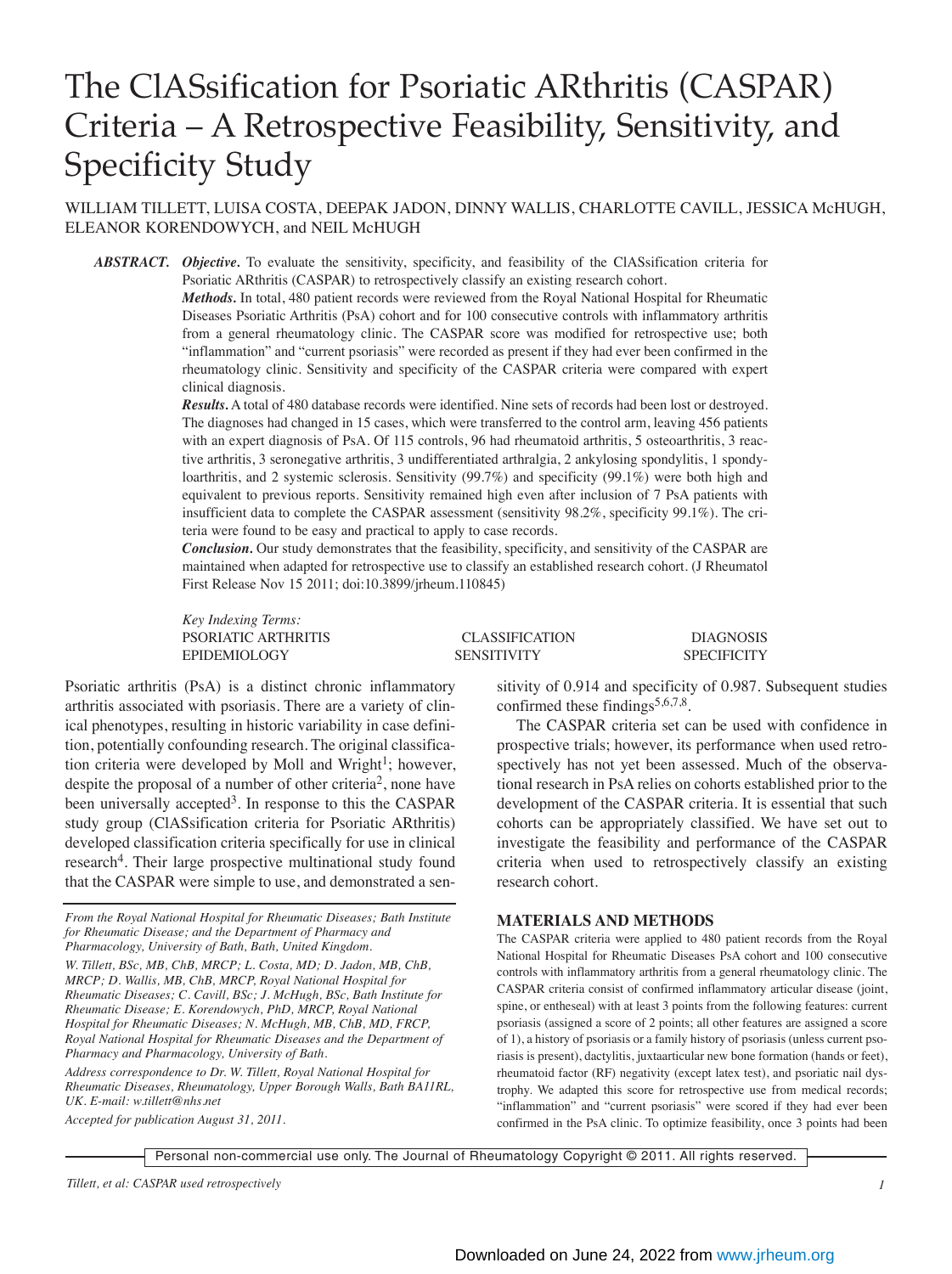scored the records were not scrutinized further. Two raters (WT and LC) reviewed all records. An interrater validation exercise was undertaken on 20 records. The diagnostic "gold standard" was expert clinical diagnosis by a clinician with longstanding expertise in PsA<sup>4,5,6,7</sup>. In cases of doubt where the clinical diagnosis was of PsA and did not fulfil CASPAR criteria, the records and radiology were reviewed in full by WT, LC, and NM for consensus. Two sensitivity and specificity analyses were performed. The first excluded those with a clinical diagnosis of PsA but who did not have sufficient data available to confirm the classification with the CASPAR criteria. The second analysis was performed on all records, including those with missing data.

### **RESULTS**

Nine case records were missing or destroyed, leaving 471 cases from the PsA cohort. On review, 456 cases had PsA. The diagnosis had changed over time in 15 cases and they were entered into the control group. Of the 115 controls, 96 had rheumatoid arthritis, 5 osteoarthritis, 3 reactive arthritis, 3 seronegative arthritis, 3 undifferentiated arthralgia, 2 ankylosing spondylitis, 1 spondyloarthritis, and 2 systemic sclerosis (Table 1). We found 4% of the control group had a current or personal history of psoriasis, but none had a clinical diagnosis of PsA or fulfilled the CASPAR criteria. This is consistent with the current prevalence estimates for psoriasis of between 0.6% and  $4\%$ <sup>9</sup>. Twenty-eight (4.6%) of the records were reviewed by LC, WT, and NM for consensus assessment.

Of the 456 physician diagnoses of PsA, 8 did not fulfil the CASPAR criteria. Only 1 had all the CASPAR data available. A further 7 had either no radiographs or no RF tests performed to enable complete assessment. Sensitivity was 99.7% and specificity was 99.1%. Sensitivity remained high even after inclusion of the 7 case records with missing data (sensitivity 98.2%, specificity 99.1%).

The objectivity of the CASPAR assessment resulted in excellent interrater reliability. Of the 20 records reviewed, there was full agreement in 18 cases. Both raters identified the

*Table 1.* Demographic data of the study group.

| Characteristic                             | Psoriatic Arthritis, Control Group,<br>mean $(SD)$ | $n = 115$ ,<br>mean $(SD)$ |
|--------------------------------------------|----------------------------------------------------|----------------------------|
| Age, yrs $(n = 456)$                       | 57.4 (13.2)                                        | $65 \pm 14.1$              |
| Age at onset of arthritis, yrs $(n = 456)$ | 39.5 (13.8)                                        | $56.8 \pm 14.4$            |
| Age at onset of psoriasis, yrs $(n = 456)$ | 30.3(15.4)                                         | NA                         |
| Female, %                                  | 53.1                                               | 73                         |
| Rheumatoid factor-positive, $\%$ (n = 416) | 2.9                                                | 64                         |
| Cyclic citrullinated antibody-positive, %  |                                                    |                            |
| $(n = 363)$                                | 1.3                                                | 43                         |
| Phenotype, $\%$ (n = 316)                  |                                                    |                            |
| Distal interphalangeal (DIP)               | 0.3                                                |                            |
| DIP and polyarthritis                      | 0.3                                                |                            |
| Monoarthritis                              | 1.7                                                |                            |
| Mutilans                                   | 1.9                                                |                            |
| Oligoarthritis                             | 22                                                 |                            |
| Oligoarthritis and spondyloarthritis       | 3.9                                                |                            |
| Polyarthritis                              | 59.4                                               |                            |
| Polyarthritis and spondyloarthritis        | 8.5                                                |                            |
| Spondyloarthritis                          | 1.9                                                |                            |

same 2 records as cases of doubt for consensus review. Both raters found the CASPAR to be easy and quick to use. It was found that 52% of the PsA cases fulfilled criteria based on current psoriasis and a negative RF, both readily accessible from the case records.

### **DISCUSSION**

The CASPAR criteria could be applied prospectively to established research cohorts, but that would take years. The ability of a classification tool to be used retrospectively is therefore important. We have found the CASPAR criteria to be easy and practical for 3 reasons. First, the majority of cases achieve the required 3 points quickly from inflammation, current psoriasis, and a negative RF. Second, the objectivity of the criteria made reliability high with minimal training. Third, removing the requirement to scrutinize the records after sufficient points had been reached further improved the feasibility. Missing data points are a reality of observational research; however, we have found the sensitivity and specificity to be similar to those in previous reports<sup>4,5,6,7</sup> even when data points are missing.

This study is potentially weakened by 3 factors. First is the lack of a gold standard, which has been a concern in prior reports. Our approach of the experienced physician's diagnosis is a recognized method<sup>10</sup>, and was the approach taken in previous studies<sup>5,6,7</sup>. Second, through modification of the CASPAR criteria to allow "current psoriasis" and inflammation to be scored at any time rather than at the same clinical assessment, we have potentially increased the sensitivity. The initial sensitivity of the criteria was 91%, reported by Taylor,  $et al<sup>4</sup>$ ; however, subsequent reports<sup>5,6,7</sup> all estimated sensitivity between 97% and 100%, limiting the degree to which we can overestimate it. Further, specificity is of greater importance when classifying a research cohort. Finally, we have not compared the performance of CASPAR to that of other criteria. These comparisons are already in the literature<sup>4,7,11</sup> and the purpose of our study was to assess whether the feasibility and performance characteristics were maintained when used retrospectively.

Our study demonstrated that the feasibility, specificity, and sensitivity of the CASPAR are maintained when adapted for retrospective use to classify an established research cohort from medical records, even in those with missing data.

### **REFERENCES**

- 1. Moll JM, Wright V. Psoriatic arthritis. Semin Arthritis Rheum 1973;3:55-78.
- 2. Taylor WJ, Marchesoni A, Arreghini M, Sokoll K, Helliwell PS. A comparison of the performance characteristics of classification criteria for the diagnosis of psoriatic arthritis. Semin Arthritis Rheum 2004;34:575-84.
- 3. Helliwell PS, Taylor WJ. Classification and diagnostic criteria for psoriatic arthritis. Ann Rheum Dis 2005;64 Suppl 2:ii3-8.
- 4. Taylor W, Gladman DD, Helliwell P, Marchesoni A, Mease P, Mielants H; CASPAR Study Group. Classification criteria for psoriatic arthritis: Development of new criteria from a large international study. Arthritis Rheum 2006;54:2665-73.

Personal non-commercial use only. The Journal of Rheumatology Copyright © 2011. All rights reserved.

*2 The Journal of Rheumatology 2012; 39;1: doi:10.3899/jrheum.110845*